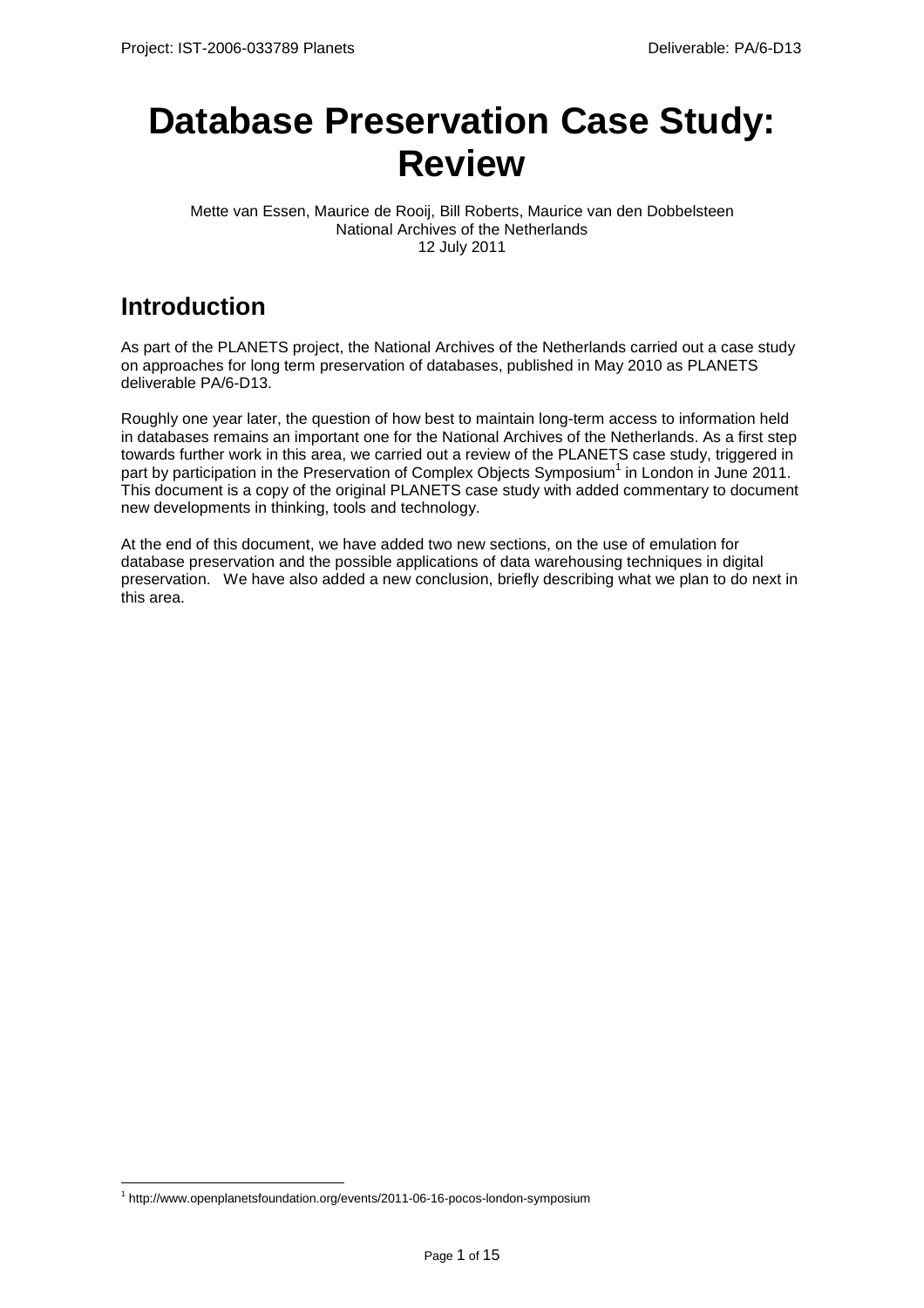

| <b>Project Number</b>                        | IST-2006-033789                                                                  |  |
|----------------------------------------------|----------------------------------------------------------------------------------|--|
| <b>Project Title</b>                         | Planets                                                                          |  |
| Title of Deliverable                         | Case Study: Database Preservation at the National Archives of the<br>Netherlands |  |
| Deliverable Number                           | D <sub>13</sub>                                                                  |  |
| Contributing Sub-project<br>and Work-package | PA/6                                                                             |  |
| Deliverable                                  | Internal                                                                         |  |
| Dissemination Level                          | No restrictions                                                                  |  |
| Deliverable Nature                           | Report                                                                           |  |
| Contractual Delivery Date                    | 31 March 2010 (M46)                                                              |  |
| Actual Delivery Date                         | 27 May 2010                                                                      |  |
| Author(s)                                    | <b>NANETH</b>                                                                    |  |

### **Contributors**

| <b>Person</b>               | <b>Role</b> | <b>Partner</b> | <b>Contribution</b>          |
|-----------------------------|-------------|----------------|------------------------------|
| <b>Bill Roberts</b>         | PA/6        | NANETH         | Main Author                  |
| Maurice van den Dobbelsteen | PA/6        | NANETH         | Concept and planning         |
| Andrew McHugh               | PA/6        | HATII          | Reviewer                     |
| Amir Bernstein              | PA/6        | BAR            | SIARD information and advice |
|                             |             |                |                              |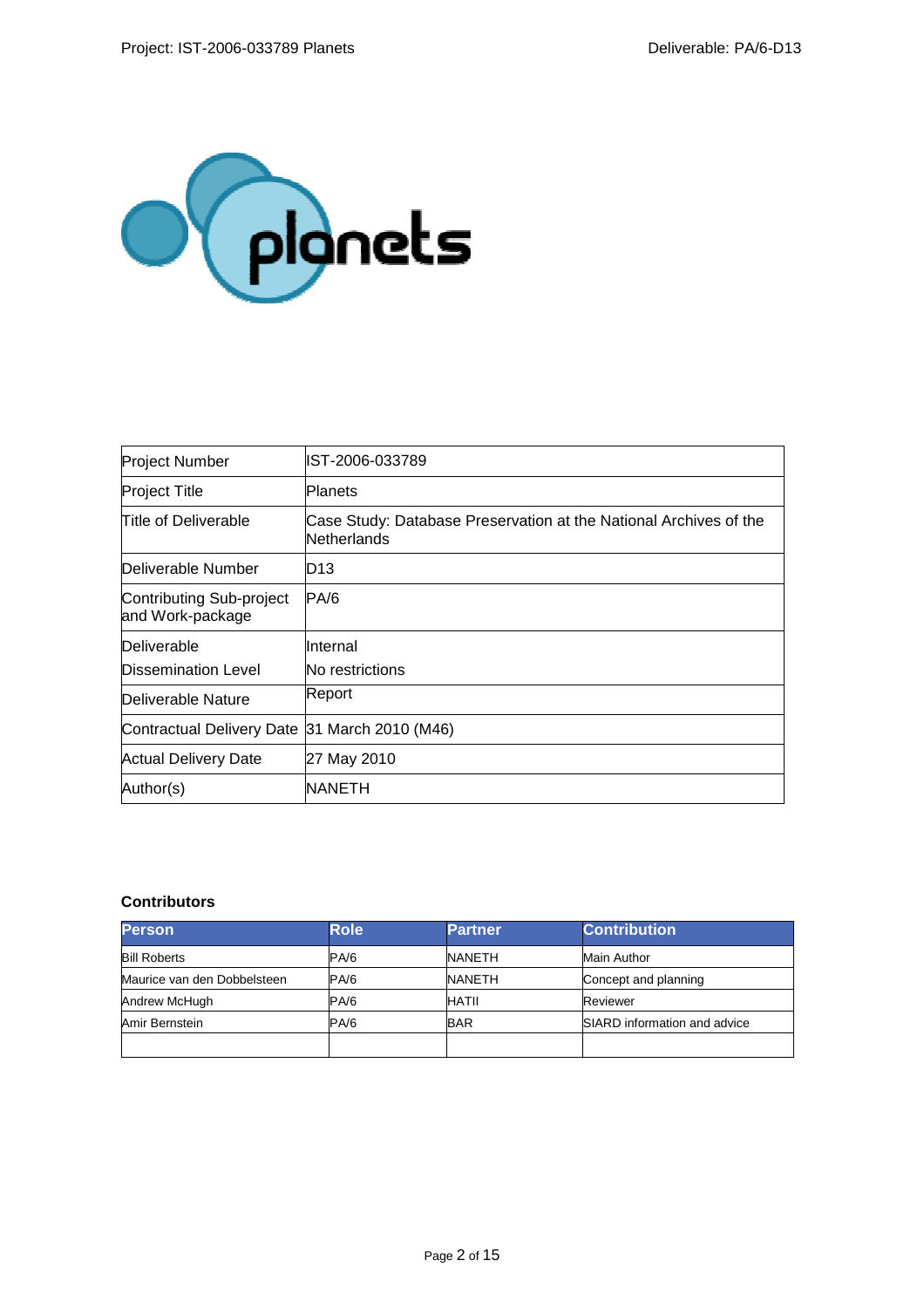### **Document Approval**

| <b>Person</b>   | <b>Role</b>       | <b>Partner</b> |
|-----------------|-------------------|----------------|
| Andrew McHugh   | PA/6 WP Lead      | HATII          |
| Sara van Bussel | <b>PA SP Lead</b> | KB-NL          |
|                 |                   |                |

### **Distribution**

| <b>Person</b>       | <b>Role</b> | <b>Partner</b> |
|---------------------|-------------|----------------|
| <b>Planets wiki</b> |             |                |
|                     |             |                |
|                     |             |                |

### **Revision History**

| <b>Issue</b> | <b>Author</b>       | <b>Date</b> | <b>Description</b>          |  |
|--------------|---------------------|-------------|-----------------------------|--|
| 1.0          | <b>Bill Roberts</b> | 27/05/2010  | Document issue for approval |  |
|              |                     |             |                             |  |
|              |                     |             |                             |  |
|              |                     |             |                             |  |

### **References**

| Ref. | <b>Document</b> | Date | <b>Details and Version</b> |
|------|-----------------|------|----------------------------|
|      |                 |      |                            |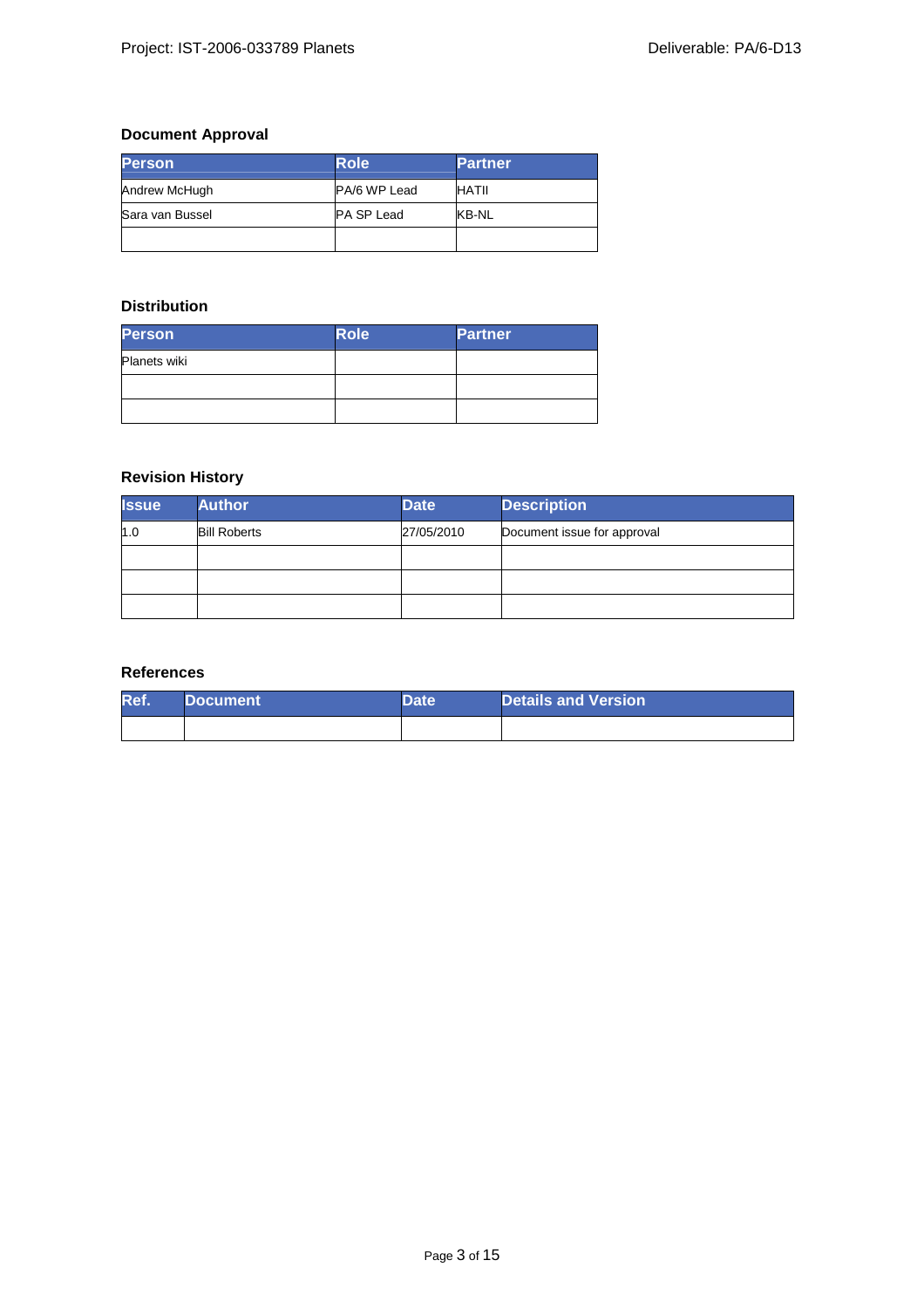### **1 Introduction**

This case study describes investigations carried out by the National Archives of the Netherlands (NANETH) into how best to preserve digital records held in databases.

The purpose of the work is to consider the issues surrounding database preservation in an archival context, to help the organisation develop a preservation strategy for this type of digital object. To make the case study more concrete, we consider a specific example of a database that we want to preserve.

Our example database is one of the key outputs of the project DTNA (Digitale Toegangen Nationaal Archief), which is in the process of making all of the archive's finding aids available digitally, as a supplement to and ultimately a replacement for the traditional paper-based finding aids.

In this study we examine the archival requirements for preserving a database, review previous work in this area and consider the different requirements of different types of database. We review the SIARD database preservation suite produced by Swiss Federal Archives, developed partly within the PLANETS project, and examine its suitability for preserving our example database.

For further context, we also look at the software produced by the MIXED project ("Migration to Intermediate XML for Electronic Data"<sup>2</sup>), carried out by the Dutch project DANS (Data Archiving and Networked Services).

Based on this work, we present a simple gap analysis to identify what further work may be needed to establish a comprehensive approach to preservation of databases.

### **2 NANETH database of digital finding aids**

A finding aid is a search tool which makes it easier to find material in a particular archive or part of an archive. The finding aids under consideration are for the paper collections of NANETH. Each archive within the collection has an inventory, giving an overall view of what it contains, for example "Documents received 1700-1780". Only an experienced searcher is likely to know what will be found based on this description. A finding aid gives a more useful and detailed specification of the contents of the archive, for example via an index of people's names or topics. Finding aids help to bring the archives closer to the general public, by making it easier to find information in complex archives.

In addition to directing a user to the correct original documents, finding aids often contain substantial and useful information in themselves, for example this database of emigrants from the Netherlands to Australia (http://www.nationaalarchief.nl/emigranten/). This database links the name of the migrant to a date of birth, date of departure from the Netherlands and date of arrival in Australia and the ship the migrant travelled on: as well as identifying the location of the original record, in this case the emigration card.

Another example of a complex finding aid can be found here: http://www.en.afscheidvanindie.nl/ providing information on the Dutch withdrawal from the former Netherlands East Indies, drawn from a large number of sources in the Netherlands and in the archives of several other countries. It provides a searchable index into the original source material, listing the types of information that is available and where it can be found. Some of the original documents have been photographed and are made available online, for example

http://beeldbank.nationaalarchief.nl/viewer/schaduwarchief/2.22.21/376/0003

 $\overline{a}$ 

<sup>&</sup>lt;sup>2</sup> http://mixed.dans.knaw.nl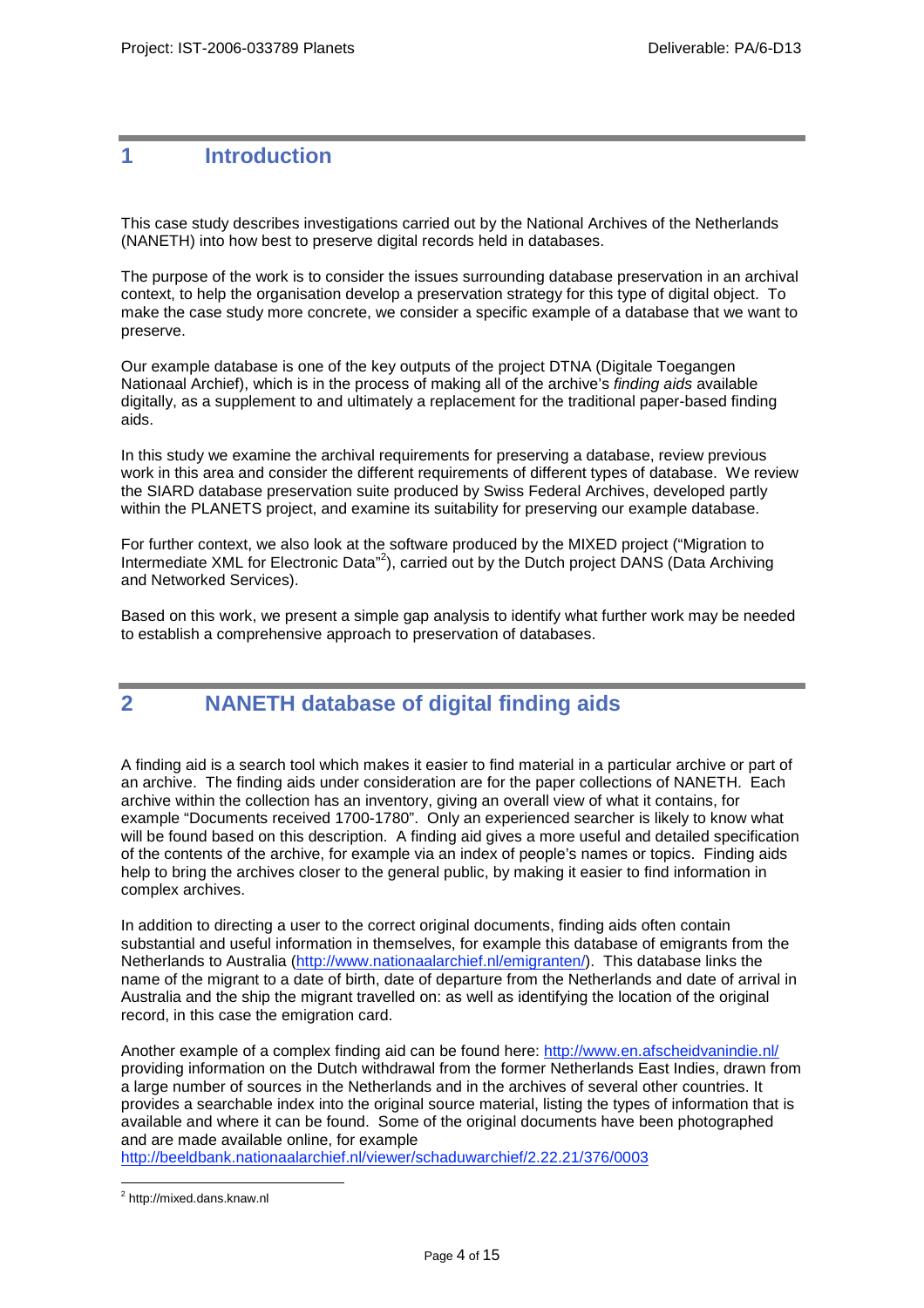The DTNA project will be complete in the middle of 2010 and at that point we must consider how the valuable information produced by this project can be preserved for the long term.

In the past, the Archive's finding aids have been in a variety of forms, from paper to spreadsheets to individual databases. The DTNA project has taken these finding aids, processed them into a standard format, cleaned and checked the data and added useful metadata. The processed finding aids are then stored in a single MySQL database. When complete, there will be approximately 200 finding aids in the system, with a total of over 2.5 million individual records.

To provide public access to the finding aids, individual finding aids are packaged up and transferred from the DTNA database to the NA4All system (NANETH's public web portal). The transfer packages are made up of metadata in a standard XML format, together with CSV files for the finding aid content. These packages can be automatically processed by NA4All to create a web interface to the finding aid.

### **2011 Review Comments**

.

The DTNA system has been in active use since the case study was published and as of June 2011, DTNA holds 127 finding aids with a total of 3.15 million records.

The DTNA project (migrating 5000 pre-existing finding aids into a single database) has been a good start in developing a preservation strategy for this information, because it is now in a standard format, cleaned up and checked. However, standardising and normalising alone does not assure preservation. For long term access further preservation strategies must be tested.

### **3 Review of Digital Preservation Testbed recommendations**

The Digital Preservation Testbed project, carried out by NANETH between 2000 and 2003, published recommendations on the preservation of databases<sup>3</sup>. It identified the main components of a database system as:

- Database content
- The Database Management System (DBMS)
- Software applications used to access the content of the database for a given purpose

The principal concern of a central government archive such as NANETH is to preserve the records of government. For that reason, it is important to consider how the components of a database system relate to archival records and to business processes.

Which aspect of the database system corresponds to the archival record? This may differ from one case to another. Possibilities include:

- The complete database system: content, DBMS and application(s)
- The database content alone
- A single row of data in a table in the database
- Data distributed over multiple tables
- Information taken from the database and displayed on screen by an application

Furthermore, should we be interested in the final state of database once it is no longer in use, or the state of database at a given time, or the history of changes to the database? Again, this may

 $\overline{a}$ <sup>3</sup> http://www.digitaleduurzaamheid.nl/bibliotheek/docs/volatility-permanence-databases-en.pdf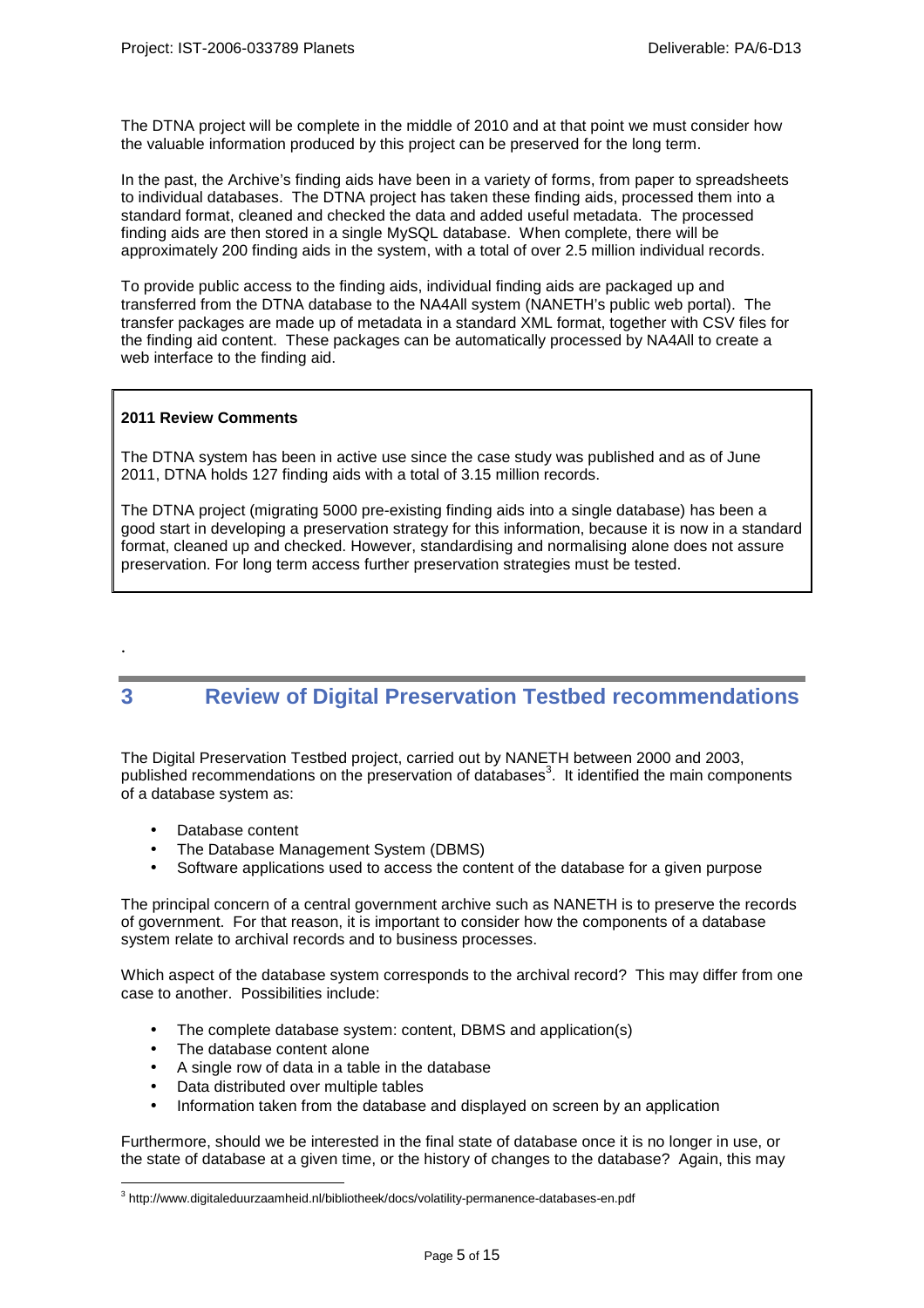differ according to how the database relates to the business processes of the organisation where it was used.

The Digital Preservation Testbed project identified the following authenticity requirements for databases:

- Content: this is primarily the contents of the database tables, but may also include how the data was grouped and presented on screen. Note also that databases can be used to store complex objects such as images or documents, therefore it may be necessary to treat a database as a compound object with different preservation strategies for objects of different types held within the overall database structure.
- Context: metadata should be retained about the organisation that used the database, how the data was used in business processes and how information from the database was used by applications. This latter requirement could be satisfied in some cases by storing the queries used to extract data from the database for a particular purpose.
- Structure: of the database how the data is organised into tables and interlinked.
- Appearance: how the data was presented on-screen (or on paper reports) by the accessing application.
- Behaviour: of the accessing application may be important in some cases.

The Testbed recommendations for a preservation strategy noted that emulation was of interest because of its potential to maintain access to the original end user application, but at the time of the project, no suitable emulators were available to test this approach.

Therefore the recommendation was that the data in the database should be converted to XML or another well documented standard format and that metadata and documentation should be provided to explain how the database was used. The conversion of the data should be carried out as early as soon as possible after it has been decided that the data should be preserved, as most tools for database migration require a working instance of the original DBMS.

Since 2003 when these recommendations were published, understanding of emulation has developed and specific emulation tools are available that would be capable of reproducing personal or desktop databases and applications, for example those based around Microsoft Access. For more complex databases, particular those with a client-server architecture, it may be necessary to emulate two or more machines simultaneously (eg one for the server, one for the client, possibly also an intermediate application server) including the network communication between those machines. This is feasible in principle but is beyond anything that has been tested in the PLANETS project.

An early version of the Swiss database preservation tool, SIARD, was tested in the Digital Preservation Testbed project and it was evaluated at the time to be a good approach for preserving the content of a relational database.

The main uncertainty of the Digital Preservation Testbed database research and the associated recommendations was identifying precisely what constitutes the archival record when using databases in the business processes of an organisation. Without a clear identification of that, it is difficult to make reliable recommendations on how to preserve the records, and as described above, how the archival record corresponds to the technology used to support the business process is a complex question.

Answering these questions was not part of the scope of the PLANETS project and to the best of our knowledge this has not been investigated in detail by other researchers since the Testbed recommendations were published. Therefore it remains an area requiring further investigation. This case study helps to define the problem and review possible approaches, but more detailed work will be required.

### **2011 Review Comments**

We still have no definitive answer on the question what constitutes the archival record. As discussed in the next chapter of the case study, we expect to encounter different situations with different requirements. Whilst the use of databases is widespread in many of the important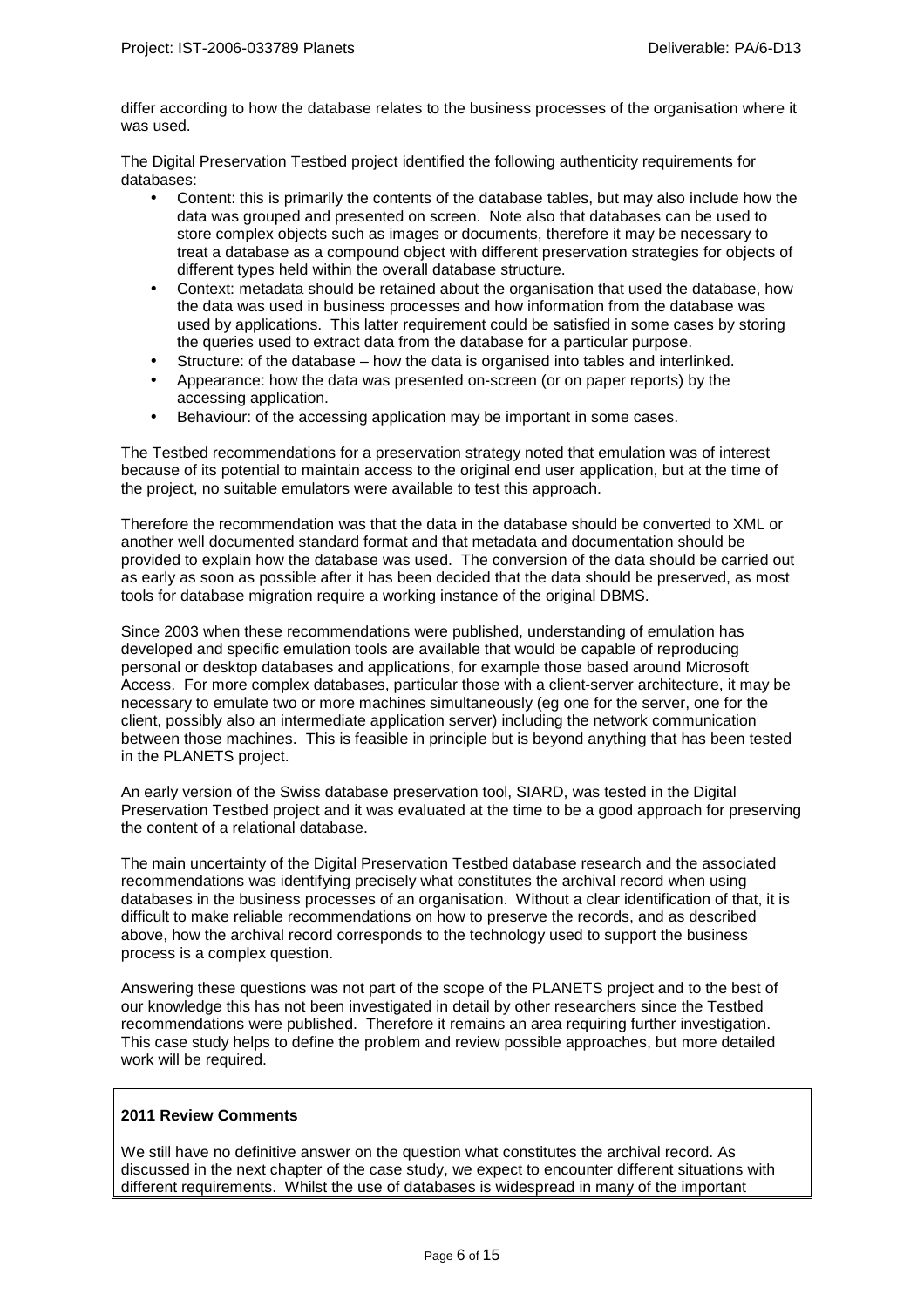business processes of the government ministries served by the archive, it remains unusual for the archive to receive databases into its custody.

An important conclusion of this review is that we should actively discuss database archiving requirements with ministries, to find out more accurately what we will have to deal with in the future.

### **4 Archival requirements**

We need to consider the requirements for authentic preservation of records associated with databases. We can identify the following three scenarios:

- 1. Preserving records of background data used to inform or justify a significant decision
- 2. Preserving records of important events or transactions that were stored in a database.
- 3. Preserving structured information of historical interest.

For each of these we must consider which of the main components of the database system must be preserved: the content of the database, the database management system and the applications that used the data. Or are the records of interest in the form of reports produced from the database that can be preserved separately from (or instead of) the database itself?

#### **Scenario 1: Preserving data used for decision making**

In this case it is required to record the information used to inform or justify a significant decision. An example might be an agency responsible for environmental protection deciding whether to renew a permit for a company to release waste water into a river. The decision might depend on the history of water quality measurements in the river, information on the plant and animal species that live in the river and monitoring of the company's past compliance with the terms of the permit. All of this kind of information would typically be held in a database.

A typical process would be to extract relevant information from the database using one or more queries, then to present that information in a report. Therefore to preserve this information, one could either preserve the entire database and the queries used to extract the information for a particular decision; or to preserve the extracted information as it was used in the report. This latter process is likely to be simpler and to provide a clearer link between the decision and the information that was used. Therefore in this case the preservation requirement becomes focused around documents rather than the database itself. Only those data directly used in the decision are part of this record. (It may be decided that the entire monitoring database is of interest in itself and this situation is discussed further in Scenario 3).

So in this type of scenario there is (in most cases) no need to preserve the application that was used to extract the information from the database, only the results of that extraction process.

### **2011 Review Comments**

Using this approach, we must be cautious of preserved data containing links back to the database contents, in case the linked content could change after the report was created.

#### **Scenario 2: Preserving records of events or transactions**

To continue the example of an agency issuing permits, the agency must also keep a record of all applications for permits and whether the permit was granted or refused, by whom, on what date and so on. Again in most cases this information will be stored in a database. Assuming the same database is used year after year to hold this information, the archiving process may involve taking the older records out of the 'live' system and transferring them to the archive. This could be achieved in a number of different ways, but one example could be to keep (say) the last 10 years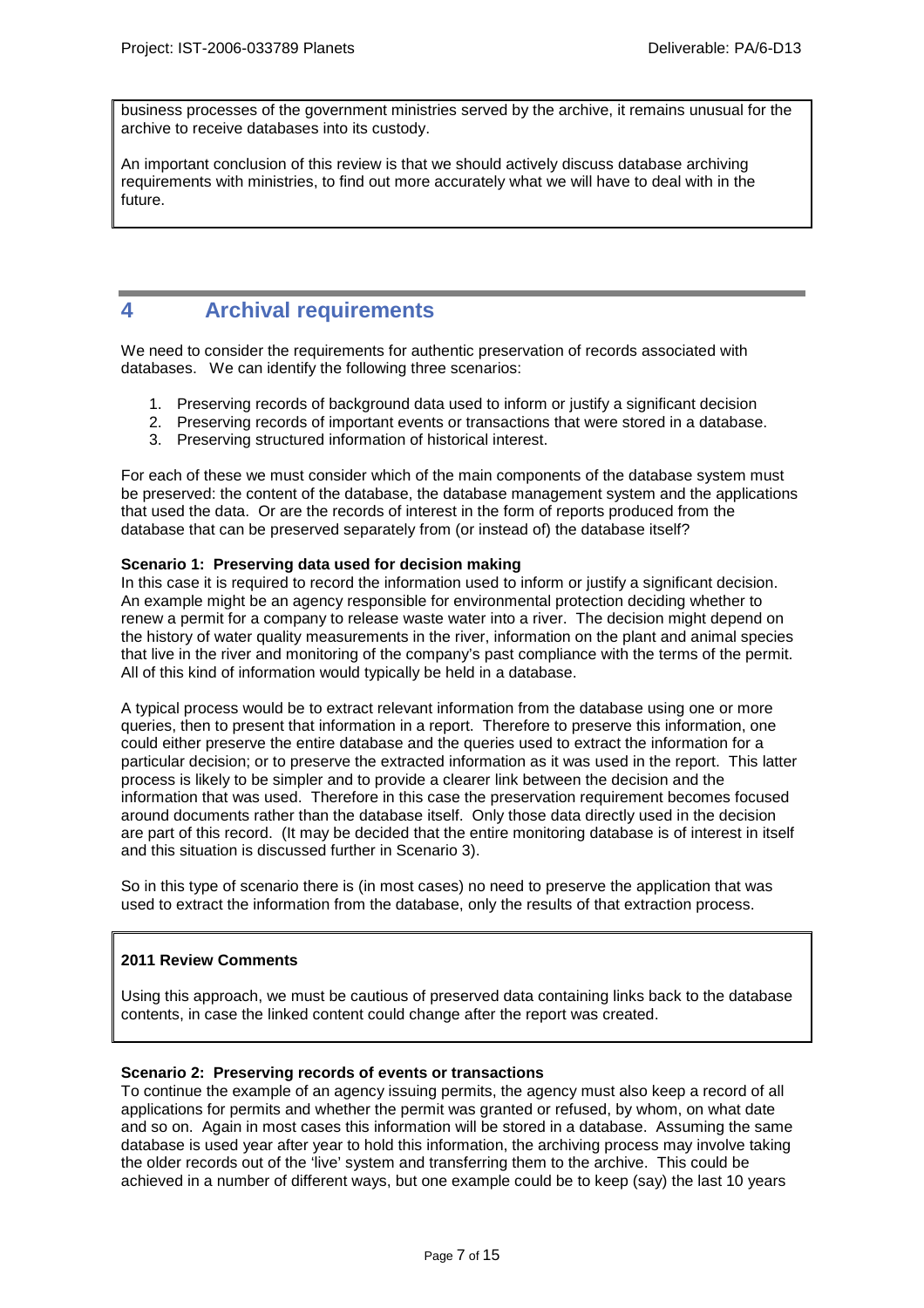of records in the live system and at the end of each year to transfer records older than 10 years to the archive, so at the end or 2010 the records for 2000 would be archived. The archiving and preservation task would then be to ensure that the database of records for the year 2000 remains accessible.

In this case, the preservation requirements are to preserve the contents and structure of the database, as well as contextual information about how the database was used in practice. It would not seem necessary to preserve the application that was used to work with the database in order to preserve this type of information. This scenario is therefore well suited to tools like SIARD.

#### **2011 Review Comments**

We note that to make use of data preserved by SIARD, it is necessary to read the SIARD data back into a relational database system. SIARD currently supports both extracting and reloading data with three RDBMS: Oracle, MS SQL Server and MS Access.

#### **Scenario 3: Preserving information of historical interest**

There are also examples of databases that are not directly related to the business of government, but are nonetheless of historical interest and worthy of being retained by the archive. In this case it is most likely that a database will be preserved in its entirety as a single digital object, rather than taking year by year slices of it as in the previous example. The DTNA database of finding aids most closely fits this scenario. In fact the DTNA database is a combined version of information from many individual spreadsheets and databases. The options for preserving the DTNA database are discussed in more detail in the next section.

In the case of the DTNA database, the important information to preserve is held in the contents and structure of the database. However, there may be other types of database where it is also of interest to preserve the application that was used to access and present the data if this is viewed to be of cultural/historical interest. In that case an emulation approach may be the only option, but such examples are probably rare.

### **2011 Review Comments**

For this kind of database a combination of migration and emulation may be a good strategy. We can make a distinction between:

1. Extracting the records to preserve (only) the contents of the database

2. Preserving the contents and the structure of the database – using tools like SIARD or MIXED to create an intermediate format suitable for long-term preservation.

3. Preserving the database as a single object, using emulation to maintain the capability to run the application which can understand the database object.

### **5 Preservation requirements for the DTNA database**

The preceding sections have explained the issues that must be considered when preserving a database. Here, we consider how this applies to our example database of finding aids.

As explained previously, all the finding aids are held in a single MySQL database. Because this incorporates data from approximately 200 separate original finding aids, some of which were databases in their own right, the structure of the database is relatively complex. The DTNA database allows the provenance and processing history of each individual entry to be traced.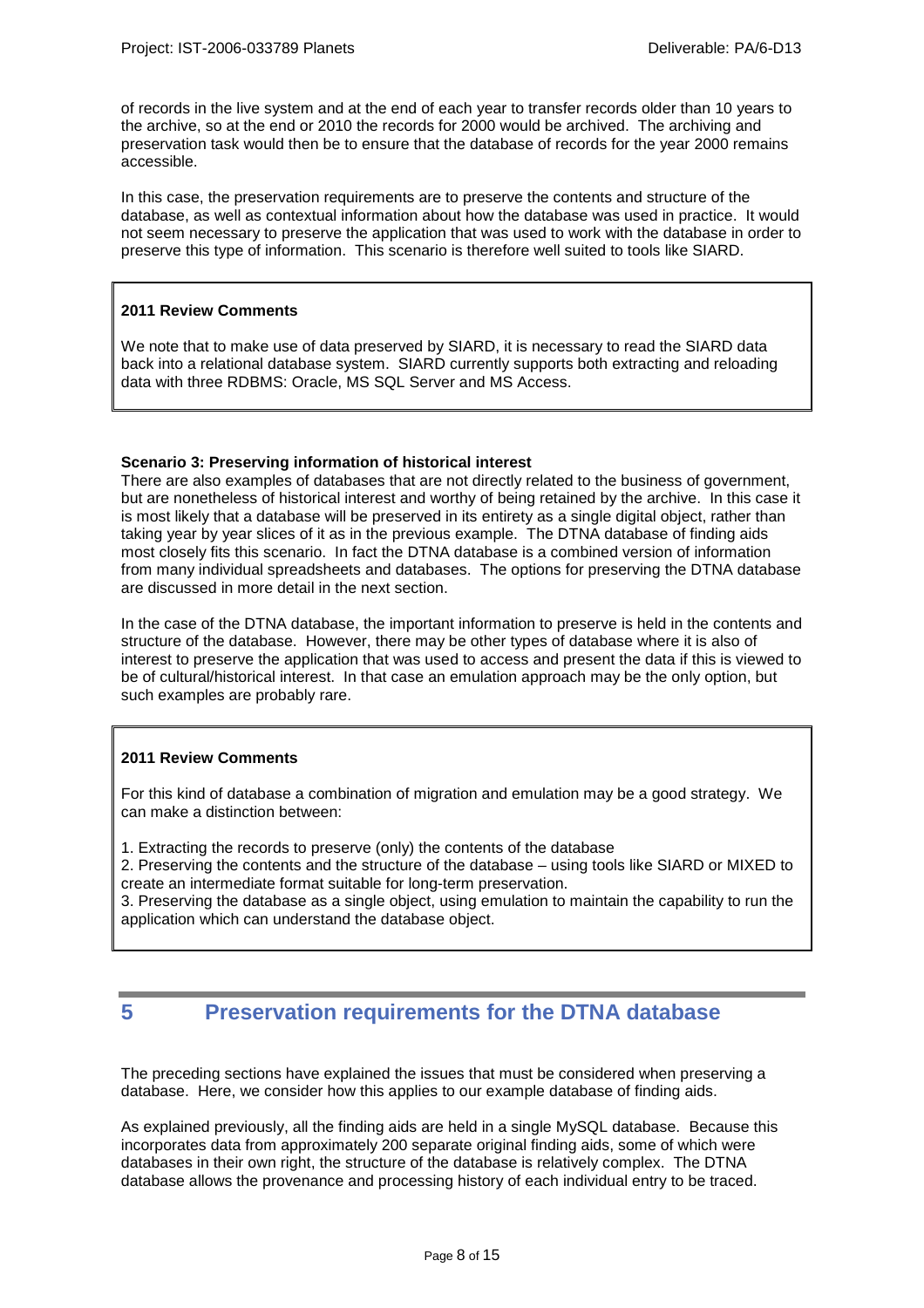There are three potential forms of the finding aids that could be preserved:

- The format prior to processing by DTNA.
- The MySQL database of all finding aids
- The XML and CSV format exports of individual finding aids from the DTNA system to the public portal NA4All.

The first of these can be discounted because it would fail to take advantage of the thorough data cleaning and checking work that has been carried out by the DTNA project. Moreover, the preservation task would be made more complex because it would need to deal with a large number of different formats of information.

The third option is feasible, but would not capture all of the information that is in the MySQL database, notably some of the provenance information.

The finding aids sometimes include external references, for example pointers to images in NANETH's "Beeldbank" system (an online database of images). Therefore a complete approach to preservation of the finding aids would require that the images and system of identifiers in the Beeldbank are also preserved.

Therefore our favoured approach is to preserve the full MySQL database as a single entity. After the DTNA project finishes in mid 2010, it is anticipated that this approach will be tested, making use of SIARD as the main preservation tool. If successful, the transformed data will be ingested into NANETH's Digital Depot system for long term storage and managed preservation.

SIARD is well suited to this task as it is the content and structure of the database that is important to preserve. In this case the way that information is accessed is not important for the long term value of the record.

#### **2011 Review Comments**

Our original plan of preserving the database as a single entity making use of SIARD and ingesting this into NANETH's Digital Depot System has not yet been tested, mainly because SIARD does not yet support importing from MySQL.

The primary purpose of the DTNA project was to collect finding aids and make them accessible through a convenient, standardized system. However a useful side-effect is that the finding aids have been made much more suitable for long-term preservation as they have been reviewed, cleaned-up and organized into a single well-structured system.

The processing of the finding aids has taught us many useful lessons relevant to preservation of databases and other structured data. It revealed that there is no such thing as a standard way to import data. Most of the 3.1 million records needed some kind of human intervention during the import process. The data of the DTNA project was imported using a variety of different methods such as direct database connections and exporting data as CSV from the source.

It is also clear from the DTNA experience that well-designed, carefully structured data sources, whether they are simple databases or spreadsheets or text files, are much easier to understand and process. However it is often the case that we end up trying to understand and work with poorly designed or poorly maintained data. It would be highly beneficial for long-term preservation if the application of good practices in database design could be encouraged.

When the DTNA project finished it delivered a clear set of guidelines regarding cleaning and normalizing of data that can come from any source: CSV, plain text, MS Access, DBF, MSSQL, etc. These normalization principles could be very useful when thinking about the next generation database preservation tool or planning preservation of databases.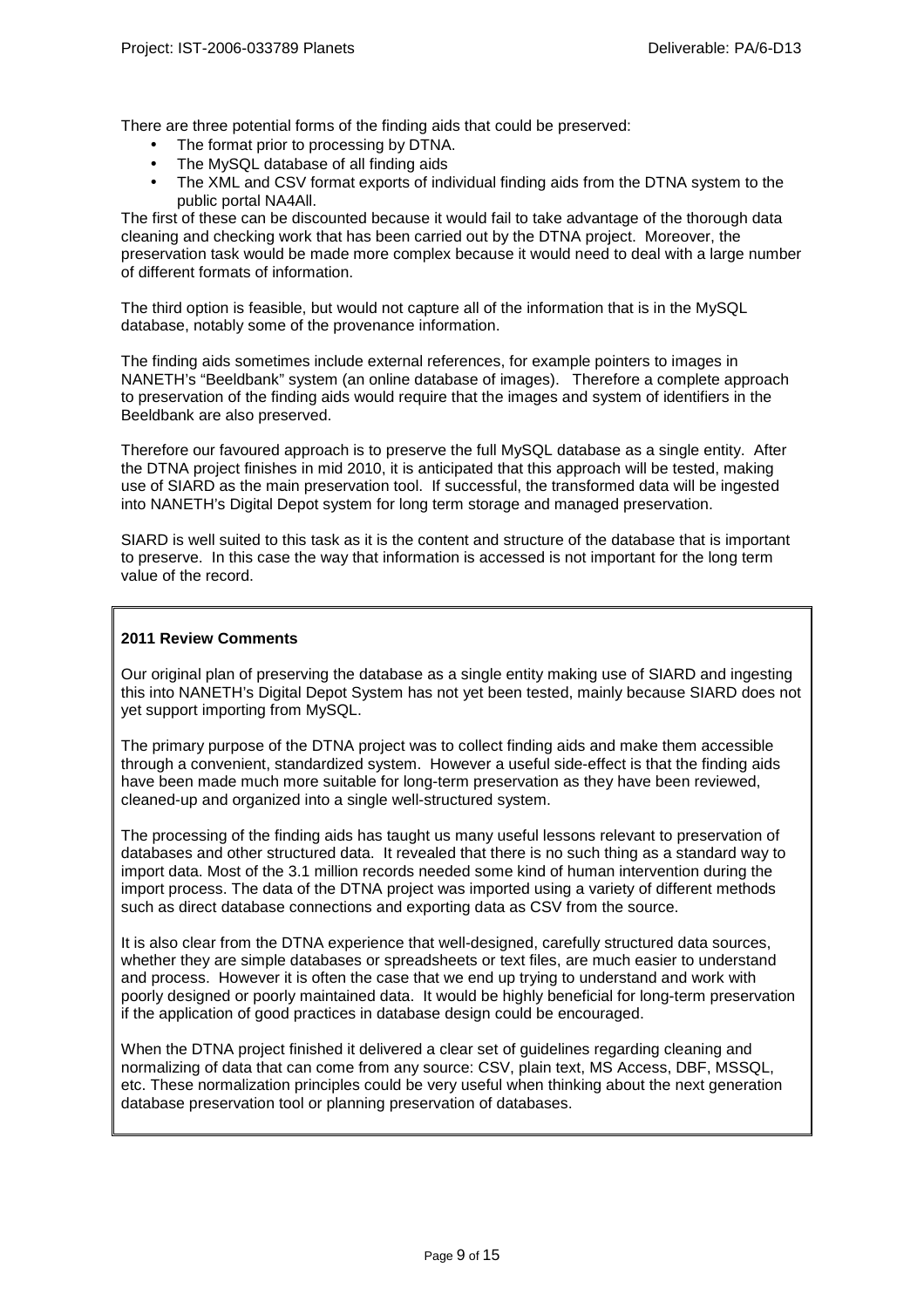# **6 Database preservation tools and methods**

### **6.1 SIARD**

### Background

SIARD (Software Independent Archiving of Databases) was initially developed by the Swiss Federal Archives as part of its ARELDA programme, then was further developed and refined within the PLANETS project.

SIARD is in active use by the Swiss Federal Archives (SFA), to handle databases primarily relating directly to government business and supporting information for government. The most common database engine used by the Swiss government organisations is Oracle: but the SFA also must deal with Microsoft Access and Microsoft SQL Server databases.

The content of these databases is varied, with the most common content type being personal information such as names, addresses, police data etc. More complex data such as scientific data is rare. Some agencies handle some statistical data.

Specific examples include:

- LADIS, the databases of the Swiss Air Force, containing aerial images
- IPAS, the police database
- ZAR, the central database on foreigners in Switzerland
- The database of the Migration Authorities
- Agricultural information such as The Fruits and Berries Database of Switzerland

Both live and decommissioned databases must be archived. For those databases which are regularly updated, for example the database of the Customs Administration, the SFA uses SIARD to take regular snapshots. They also deal with dumps of complete databases that are no longer in use. Another scenario is to archive dumps of 'archiving databases', which are part of an active central database, or are created from an active central database, to hold those parts of the data that are no longer in active use. After archiving, those tables are subsequently deleted from the original central database.

In response to requests from the SIARD user community, work is in progress to add MySQL to the list of database types that can be preserved with SIARD.

#### **2011 Review Comments**

The latest release of SIARD was in April 2011 (Version 1.23). Support for MySQL has not yet been implemented.

### Using SIARD

As part of this study, SIARD was downloaded and installed on a Windows PC, then tested with a Microsoft Access database. It is based on Java, so the software runs on any computer with an appropriate version of Java installed. A comprehensive user guide is available.

In order to connect to the Access database, some preparation was required: it was necessary to modify the access permissions to three 'system tables' inside the database and then to create an ODBC data source in Windows. The necessary steps are described in the SIARD documentation.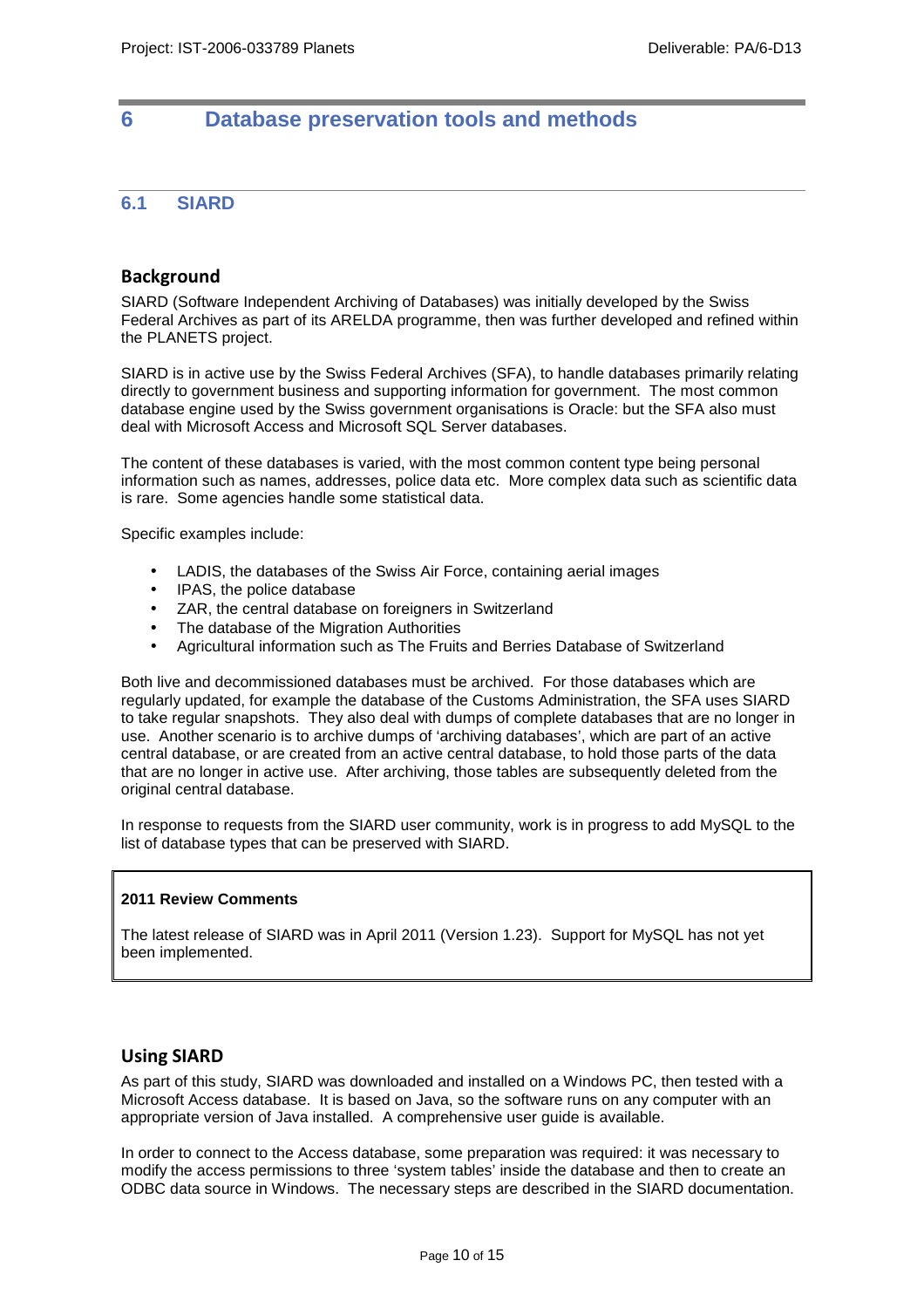With those preparations in place, it was straightforward to use SIARD to convert the data into SIARD's standardised format. The contents of the tables are represented as XML files, the structure of the database is represented in SQL3 format, and 'Large Objects' (such as files) held within the database are stored as separate files. All the files created by SIARD are held inside a single ZIP64 container, so that the final output of the process is a single file with extension '.siard'.

For access to the data, SIARD also provides tools to transfer the contents of the .siard file back into a running database, with the choice of MS Access, Oracle or MS SQL Server. In this study, the SIARD data was transferred back into a new MS Access database and compared with the original. All important aspects of the database contents were preserved during this round-trip process. The original Access database also included a number of forms and reports for entering and presenting data. SIARD does not attempt to preserve these, as they are closely tied to the Access execution environment and cannot be represented in the standard storage formats used. Therefore these forms and reports were no longer present when the data was transferred back to a new Access database. Whether this type of information is important must be assessed on a case by case basis, as discussed in the earlier section on Archival Requirements.

SIARD connects to a running copy of the database (or to a Microsoft Access file via an ODBC connection) and extracts information using SQL, the standard "Structured Query Language" for relational databases. It therefore requires a running copy of the database at the point that SIARD is used. This means that it is well-suited to most database preservation situations where the data has been actively managed, but may not be applicable to historical database files where the original database engine is obsolete or no longer available.

### **2011 Review Comments**

In 2010 the Swiss government adopted SIARD as its official format for transfer of relational databases to the Swiss Federal Archives.

### **6.2 MIXED**

The MIXED framework ("Migration to Intermediate XML for Electronic Data") is 'a tool to extract tabular data from legacy data objects and convert them to a preservation format'. It is currently in development by DANS, ("Data Archiving and Network Services"), an institute within the Royal Netherlands Academy of Arts and Sciences (KNAW).

It is still under development and a preview version was provided to NANETH for the purposes of this case study. It comprises a set of command line tools for converting from database and spreadsheet formats to a format suitable for preservation and currently runs on Linux (or on Windows via Cygwin). The supported original data formats at the time of writing are Microsoft Access, dBase and Dataperfect.

The preservation format for relational databases consists of provenance metadata in XML format and the content of the database represented in (a simplified form of) the SIARD format, which is itself a combination of XML and SQL.

When preserving data from spreadsheets, MIXED makes use of the Open Document Format, an XML based format originally developed for the OpenOffice suite, but now an ISO standard.

The currently available tools in MIXED operate directly on the original database binary files, rather than via an interface such as JDBC or ODBC (although it would be straightforward to add such JDBC tools to the MIXED framework). This is of interest as it enables data to be extracted from such database files without needing a running copy of the original database management system.

### **2011 Review Comments**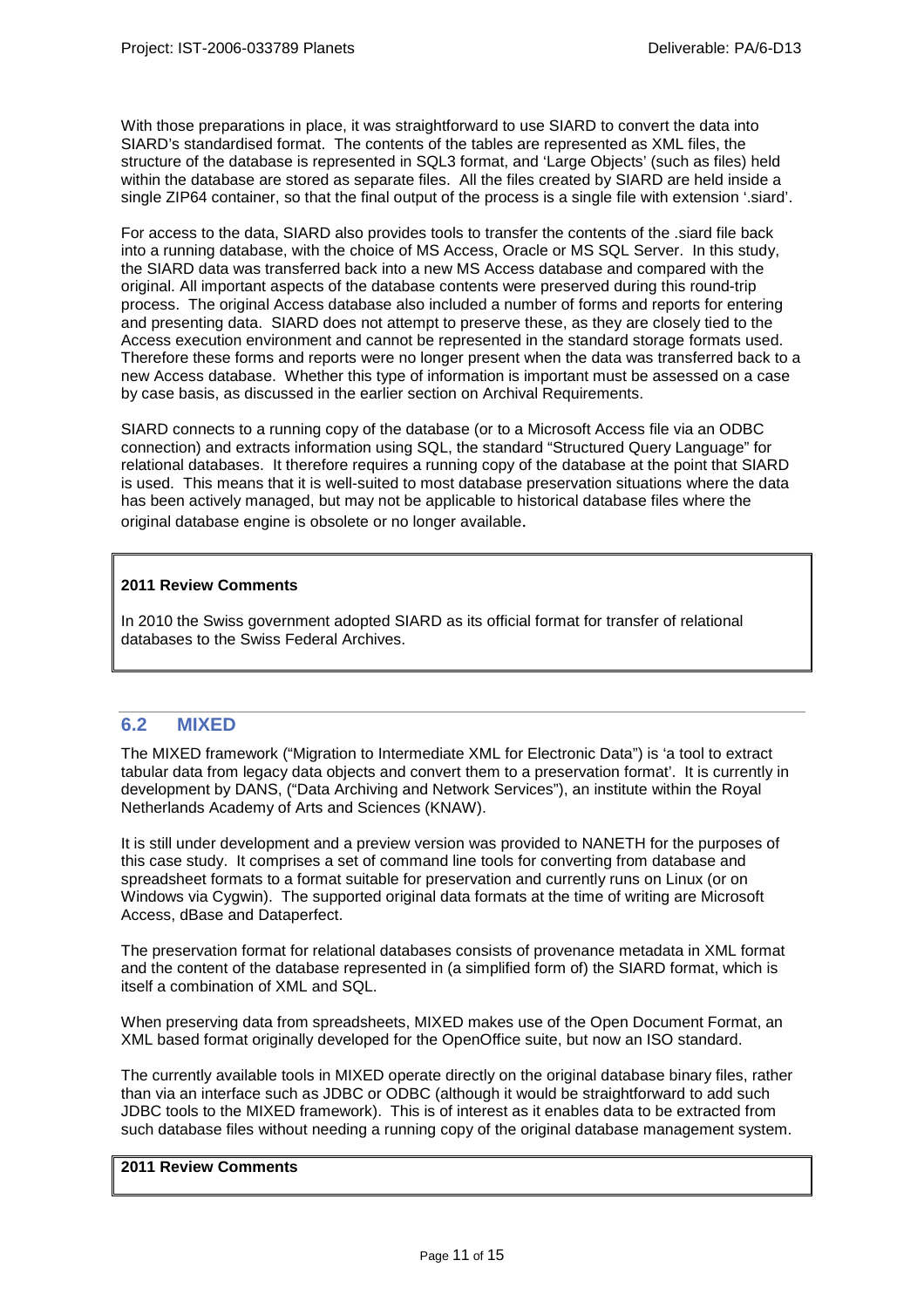According to the MIXED website<sup>4</sup> in June 2011, the supported formats are: Data Perfect, Access 2000 and 2002, dBaseIII and IV and Excel 2003.

The MIXED project ended in 2010. DANS continues to work on the outcomes of the project so that these can be used not only by DANS but also by the community.

### **7 Gap Analysis**

The preservation approach taken by SIARD is applicable to a large class of databases of interest to NANETH, the software works well and benefits from ongoing development and support by the Swiss Federal Archive. It works with three of the most commonly used database management systems (Oracle, MS SQL Server and MS Access) and an extension of the system is planned to add another (MySQL).

Therefore SIARD can make a significant contribution to the database preservation requirements of NANETH, but there are still issues to consider, most importantly:

- A more detailed analysis is required of how databases used in government relate to business processes and which aspects and which representations of the information constitute records which must be archived and hence preserved
- How to deal with databases in now obsolete formats, where the original database application can no longer be run (the MIXED tools may be able to help here, as might running original software in an emulated environment).
- How to identify in which cases it is important to preserve the application used to access the data and how to solve that problem.

### **2011 Review Comments**

Databases may not simply hold 'data', but in many cases may hold other digital objects in a range of formats. Such complex compound digital objects may require a combination of preservation strategies.

Identification tools for complex data objects need further research: not only to identify the relevant database application and format, but to identify the formats of objects potentially held within the database.

### **8 Conclusions**

The principal conclusions of our research are as follows:

- NANETH will be responsible for archiving and preservation of databases and needs to develop procedures for carrying this out.
- Tools already exist to transform information in databases into a format suitable for longterm preservation. Of these SIARD is currently the most appropriate and best developed option and would be a good solution for many databases. The tools being developed by the MIXED project are also of interest and should extend the range of database types that can be handled.
- Further investigation is needed on the fundamental issue of which aspects of databases and their use in government organisations will produce records which must be archived.

 $\overline{a}$ 4 https://sites.google.com/a/datanetworkservice.nl/mixed/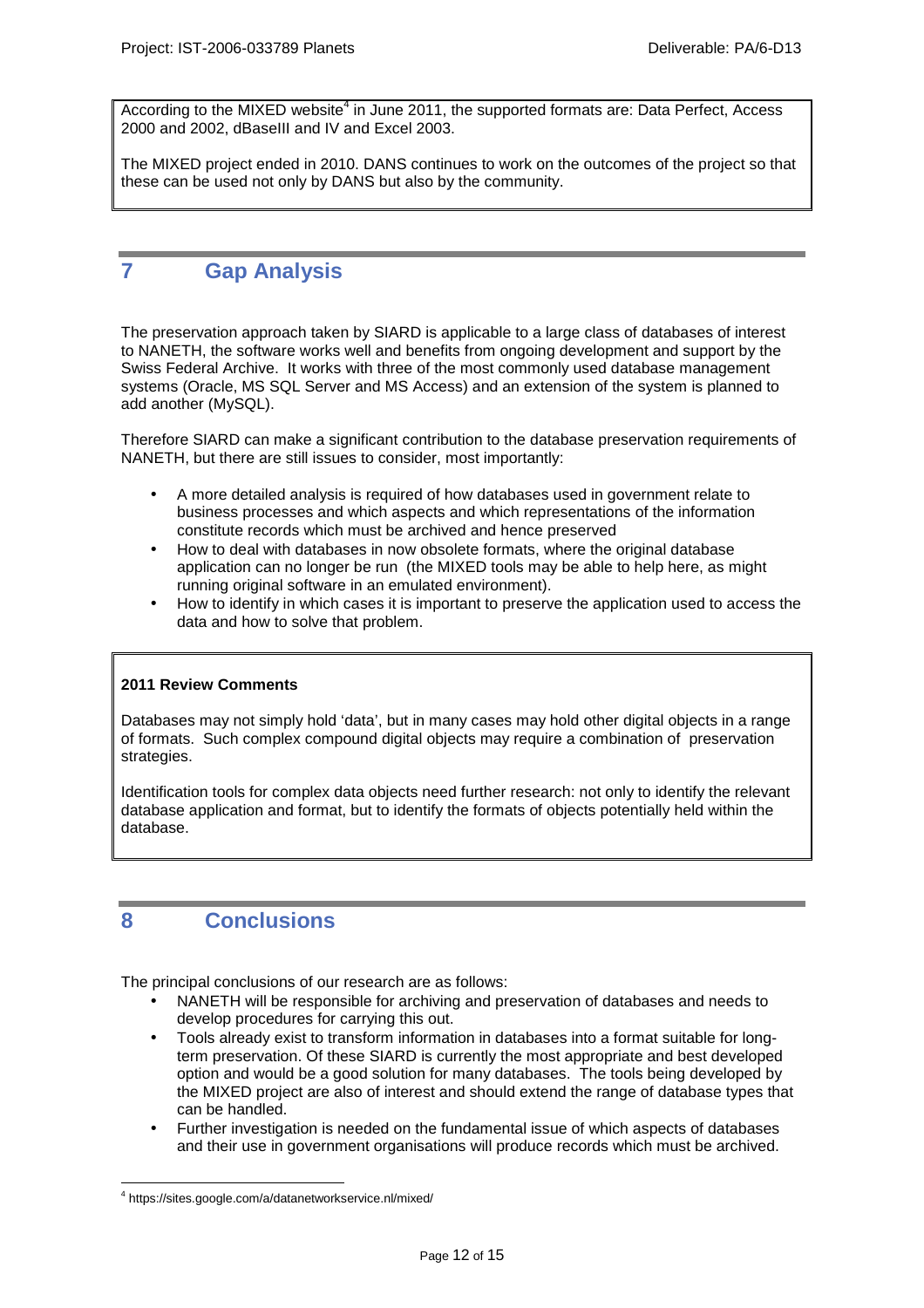• In some cases it may be important to preserve the ability to run applications which interface with databases and more research is required on how to achieve this.

## **9 Acknowledgements**

Thanks are due to Amir Bernstein of the Swiss Federal Archives for assistance with SIARD and information on how it is used in practice, Jan van Mansum of DANS for providing information on MIXED and Maurice de Rooij of the DTNA project at NANETH for advice on DTNA and assistance in assessing SIARD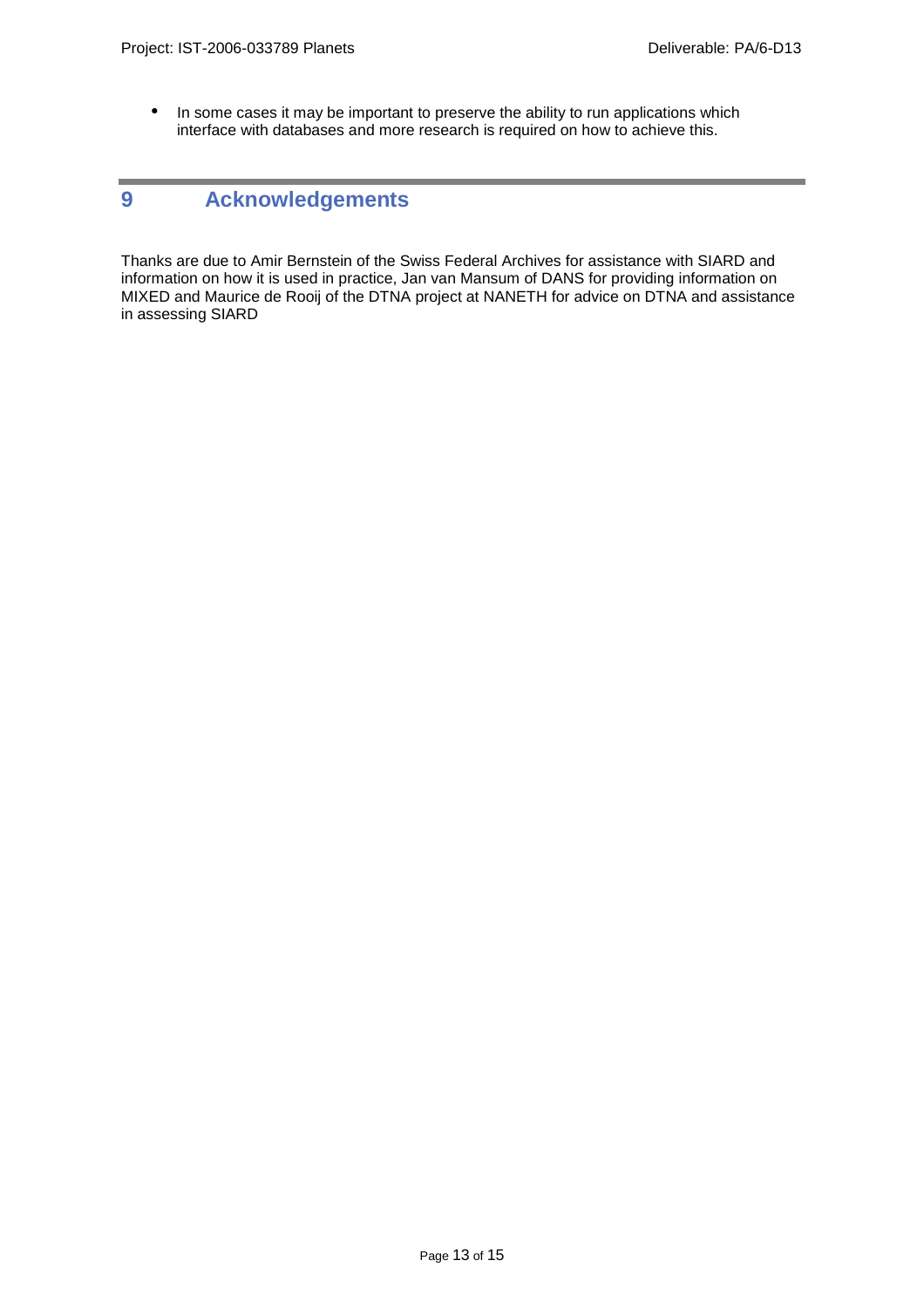### **2011 Review: Database Preservation and Emulation**

The case study shows that in many cases, migration to a suitable 'preservation format' is a good preservation strategy for databases. However, we have identified clear cases where "simple" preservation does not suffice or does not work.

These cases are:

- Where there is a significant interactive element that is important from an archival perspective
- Where there is a need to preserve the original "look and feel" of the object
- non-standard material with interactivity: complete databases, CAD/GIS information, wiki's etc.
- databases from personal or other non-governmental archives, where the system has not been actively managed and relies on software which is no longer available.

In these cases the use of emulation to maintain the ability to run the original software application may be the best approach. Emulation may also be a useful component of a migration strategy, enabling obsolete software to be executed to convert digital objects from inaccessible to accessible formats.

Since the end of the PLANETS project, another EU research project, KEEP (Keeping Emulation Environments Portable) has continued to investigate and develop tools to support the use of emulation in preservation. KEEP has recently released the first version of its 'emulation framework<sup>,5</sup> which simplifies the process of setting up emulators and associated operating systems and software applications.

To our knowledge, emulation as a preservation strategy for databases has not yet been thoroughly tested in practice and further investigation would be very valuable.

### **2011 Review: Data Warehousing and Digital Preservation**

The June 2011 Preservation of Complex Objects Symposium was followed with an associated short workshop on Data Warehousing in a digital preservation context, organised by the University of Portsmouth.

Data warehousing is an established technique for managing large complex datasets in a way optimised for effective querying (or 'data mining'). Janet Delve and colleagues in Humanities Computing at the University of Portsmouth are researching ways in which the techniques of data warehousing could be applied to the problems of digital preservation.

One such application is to use a data warehouse for the metadata for digital objects, essentially representation information. More complex objects, for example multimedia or 3D model data, typically require more description, hence more metadata to manage. The relationships between digital objects and the stack of software and hardware components needed to access them can be complex and data warehousing techniques have been proposed as a way to handle this.

 $\overline{a}$ 5 http://sourceforge.net/projects/emuframework/